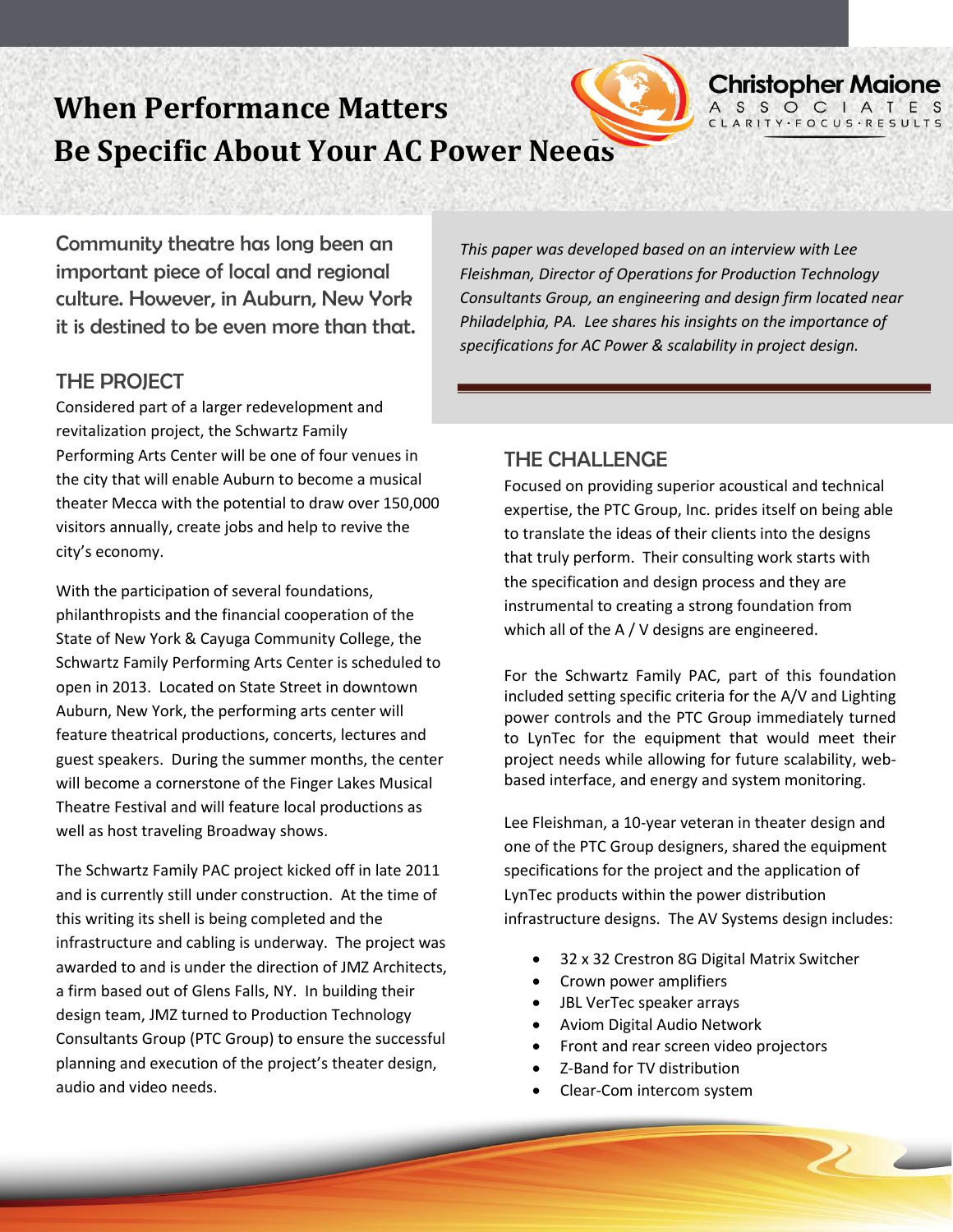### THE PRODUCT SOLUTIONS

As part of their design, PTC Group specified LynTec circuit breaker panels to feed the AV equipment cabinets and all external AV equipment. Fleishman shared, "we specified the LynTec RPC 341 panel and the

RPS 342 panel. We included a slave panel because we wanted to have more back of house circuits. In addition, a faraday shielded isolation transformer was added to make sure that lines would be clean and shielded correctly with no



electronic ground noise."

Whenever applicable for the project, PTC Group specifies LynTec circuit breaker panels. Fleishman states, "We find LynTec very convenient for giving us ongoing control over the power to the entire AV system."

Maintaining the specifications is critical to ensuring success and the PTC Group works closely with the electrical engineers to ensure that the panels that are specified are the ones that are ultimately installed on the project. LynTec's panels seem to be preferred by many designers because they are specifically engineered for the AV sphere and AV equipment. Fleishman comments, "Holding the EE accountable to delivering what we specified is crucial. We know and understand the value of the equipment we specify and it is part of our job to make the other trades involved understand this value, so that the specs are not compromised or value engineered into less than what was intended."



**Christopher Maione** A S S O C I A T E S CLARITY · FOCUS · RESULTS

240 Main Street | Suite 611 | Northport, NY | 11768 | 631.759.0357 www.chrismaione.com



#### *circuit switching capabilities in the same*  ABOUT PTC GROUP *enclosures. In doing so, the company has always*

*found ways to save space, lower system Located in Collegeville, just outside of installation costs and build trusted relationships Philadelphia, PA, Production Technology with audio system and lighting designers. Its Consultants Group, Inc. (PTC Group, Inc.) is a expansion into electrical and lighting controls, group of seasoned professionals well versed in the and now its growth into expanded lighting technical art of venue planning. The Group's*  engineers and designers specialize in planning *conditioning, and mobile applications continues and implementation in the areas of acoustics, to position the company as a leading resource for sound systems, theatrical lighting, theatrical the AV and lighting industries and an integral rigging, and video systems for a wide range of partner for sustainable energy practices. For more performance venues, such as performing arts information visit www.lyntec.com. centers, theme parks, churches, casinos, sports facilities, and other types of production facilities large and small.* 

*LynTec brings to market electrical protection and* 

*The engineers and designers of PTC Group, Inc. give clients the confidence to develop their vision. Their toolbox is very broad and may include technical, organizational or architectural recommendations.* 

*PTC Group, Inc. believes that consulting does not end when the design is complete. In fact, creating a design is not enough. The design must be implemented accurately in order to honor its true intention. Only then does the design truly have meaning.*

*The company is dedicated to getting the job done and to meeting their client's goals. In doing this, the PTC Group creates relationships that last far beyond the completion of their projects.* 

*For more information about the PTC Group, contact Lee Fleishman at lee@ptcgroup.org.*